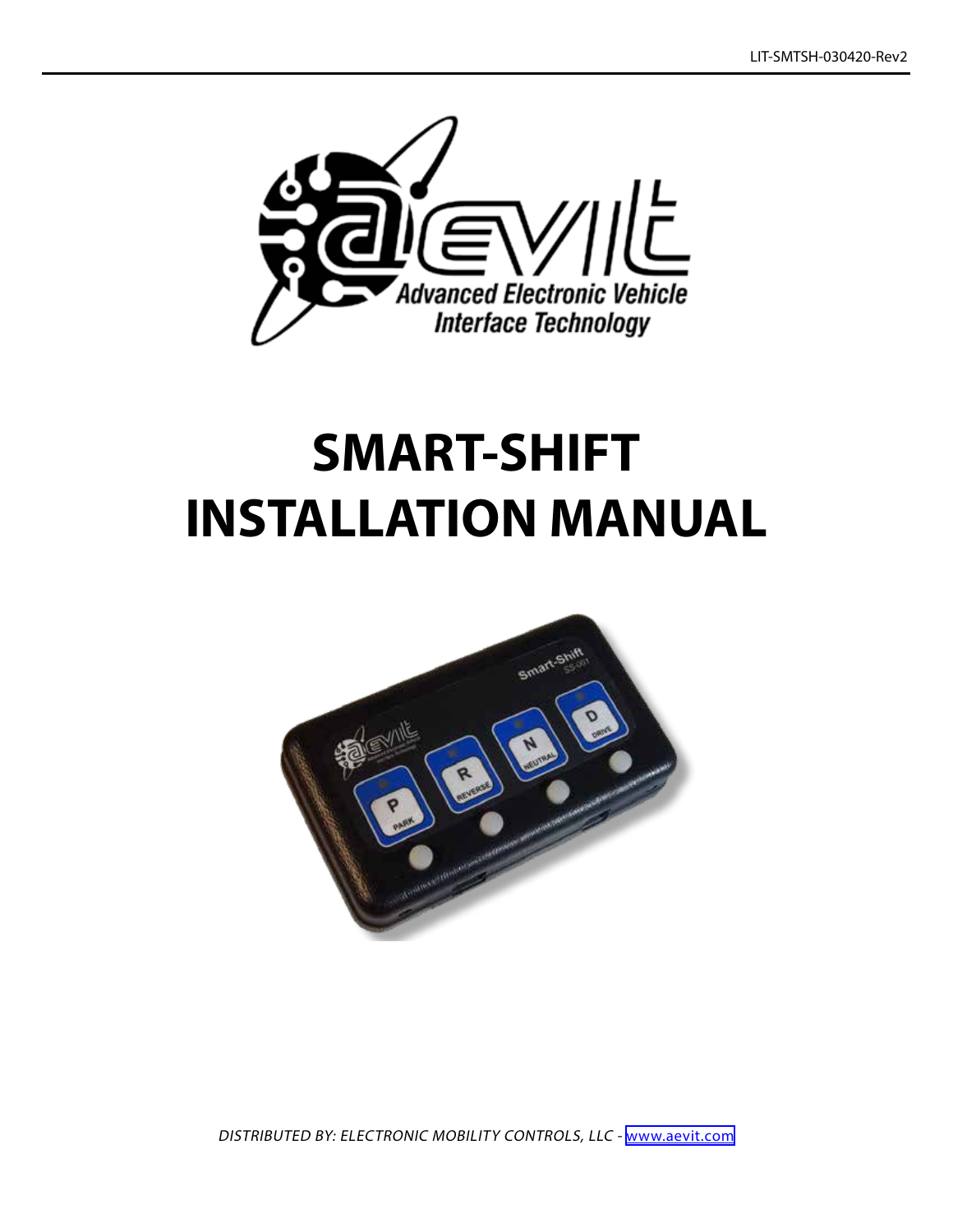| <b>TABLE OF CONTENTS</b>                      |    |  |
|-----------------------------------------------|----|--|
| 1. OVERVIEW                                   |    |  |
| 2. INSTALLATION                               |    |  |
| 2.1 SHIFT CABLE INSTALLATION                  |    |  |
| 2.2 MOUNTING THE SMART-SHIFT ACTUATOR BRACKET | 10 |  |
| 2.3 MOUNTING CONTROLLER AND TOUCHPAD          |    |  |
| 2.4 ELECTRICAL CONNECTIONS                    |    |  |
| 3. CALIBRATION                                | 15 |  |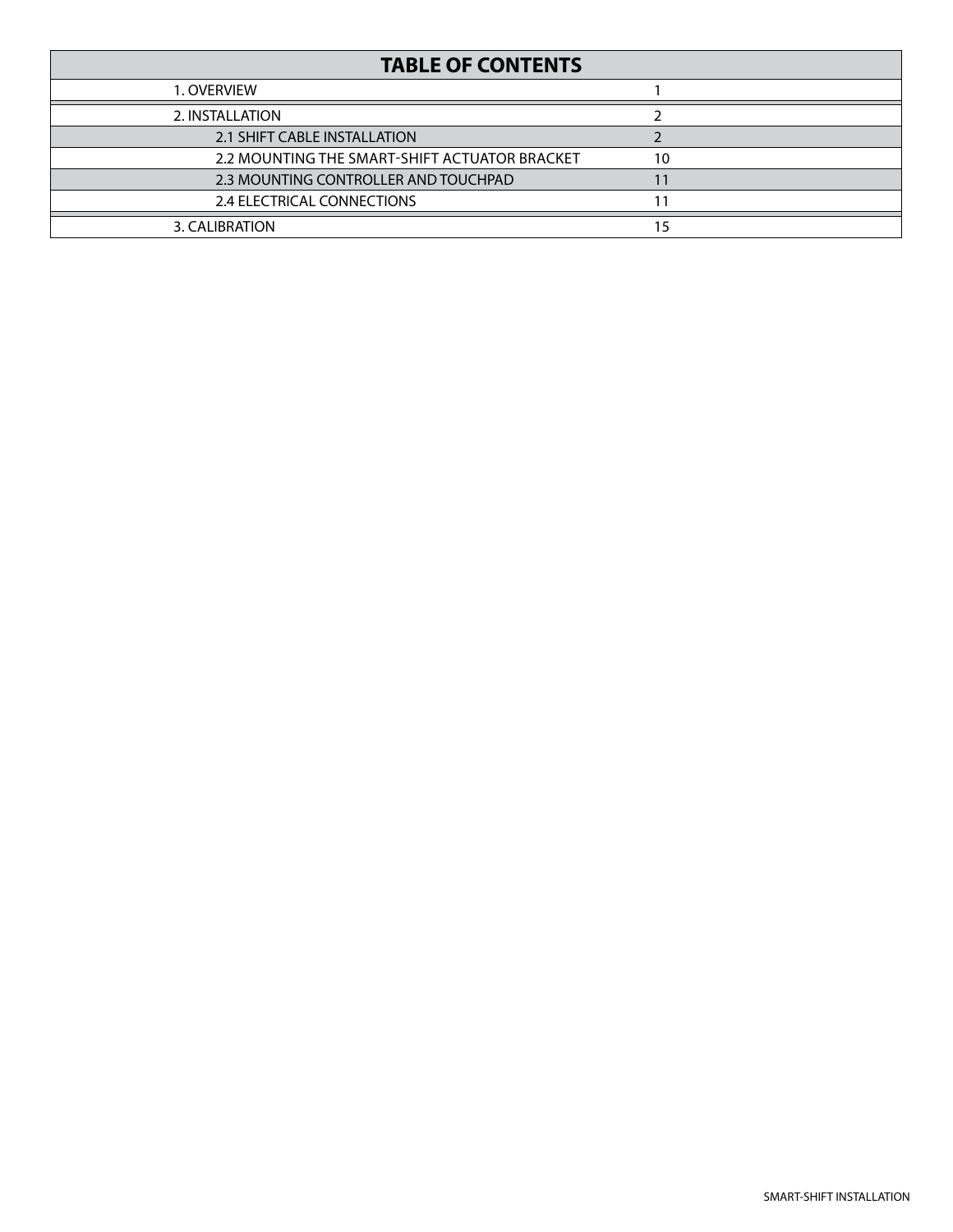## **M1-1 1. OVERVIEW**

The EMC Smart-Shift answers all of the "shifting" needs of the individual, the installing dealer, and the driver rehabilitation professional. This system can be installed in almost any vehicle equipped with a cable actuated automatic transmission to remotely operate the vehicle's shifting functions. The Smart-Shift is operated by the four illuminated tactile buttons on the front of a small (5.5" x 3.25" x 1") touchpad. Each button is positioned below the icon representing the corresponding gear which it operates. Each icon has an LED to signal when the actuator has reached the programmed position.

The Smart-Shift incorporates positional feedback so that the actuator can be automatically positioned in up to seven selector choices; Park, Reverse, Neutral, Drive, Drive3, Drive2, and Drive1 (Drive3, 2, & 1 are not available for all vehicles). When the vehicle is in Park and any other key is depressed, the actuator will move the shifter cable to the selected gear, stop automatically and illuminate the LED indicator. No more missed gears or waiting in traffic for the actuator to slowly move. In addition, the multifunctional "D" button can be programmed for up to four different Drive positions (Drive, Drive3, Drive2 & Drive1).

Operation of the system is quite simple. While the vehicle's ignition is ON and the brakes are applied, press any of the four buttons to move the vehicle's transmission to the selected gear. To activate Drive 3, 2 & 1 simply press the Drive key while in Drive. Each time the key is depressed it will cycle through each position. The "D" LED will continually flash while you are in Drives 3, 2 & 1, with each one flashing at a different rate. To exit any of the low Drives, just depress any key, and the vehicle's transmission will be switched to that position. The Smart Shift requires two inputs for the system to operate; 1) the ignition of the vehicle must be "On" and 2) the brakes must be applied.

The Smart-Shift includes a Touchpad, Actuator (and mounting bracket), Controller Module, Vehicle Interface cord, a telco cord, and an Universal installation kit. The actuator will need to be mounted in such a way that it will interface with the vehicle's transmission shift cable. This can be done by mounting the actuator and bracket to the vehicle to provide solid connection that the transmission cable will reach. The Universal installation kit includes additional, smaller mounting brackets for mounting the actuator to the vehicle along with hardware and a cable bracket to secure the tranmission shift cable to the actuator.

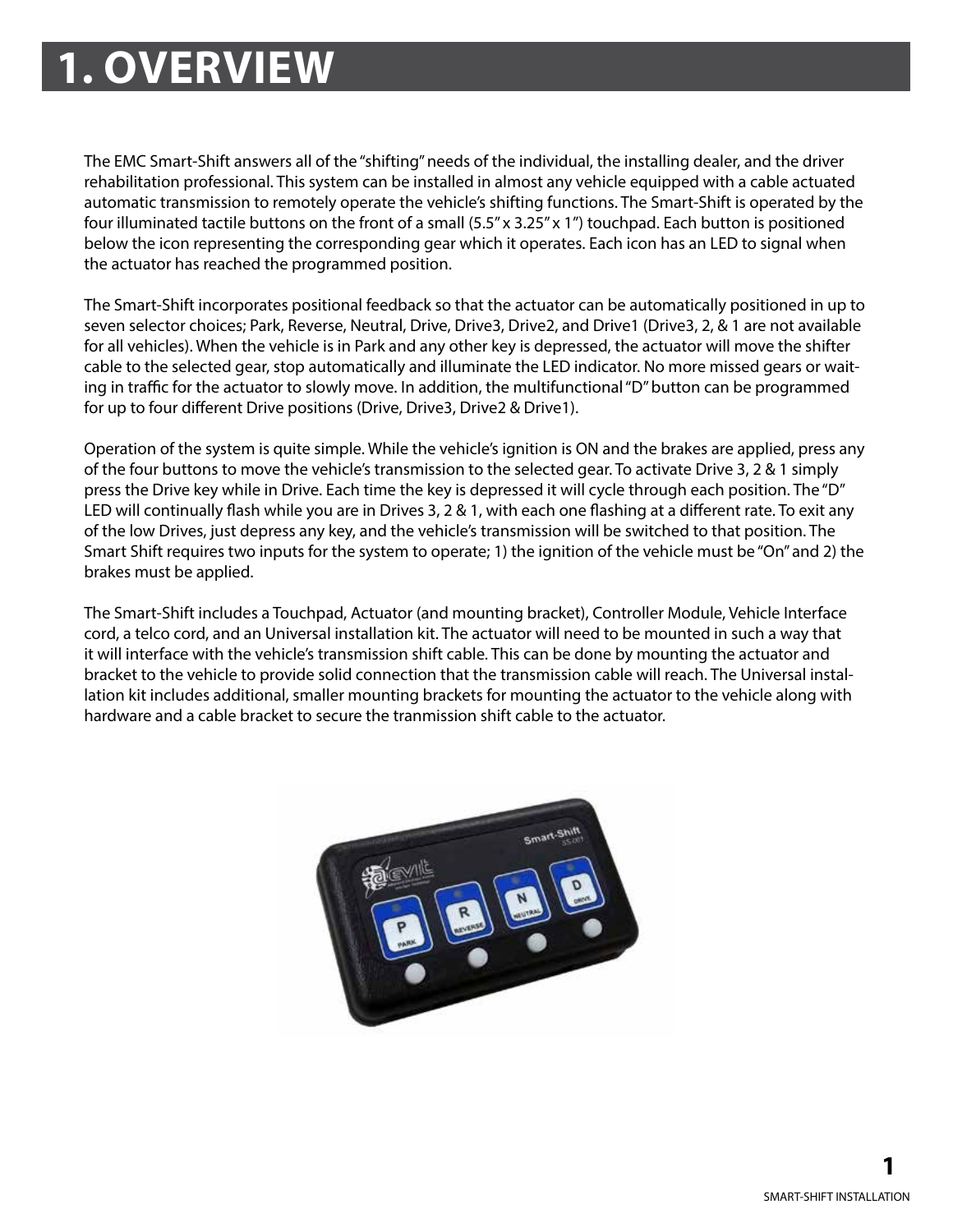## **M1-1 2. INSTALLATION**

## **2.1 SHIFT CABLE INSTALLATION**

Mounting the actuator to the vehicle's shift cable and than to the vehicle are the most important parts of the entire installation process. The actuator can position itself accurately to within 1/32" of travel. If the shift cable is not positioned mechanically correct relative to the actuator, the shift positions will vary with each application due to freeplay in your mechanical installation. For this reason, EMC supplies the Smart-Shift mounting bracket preassembled to the actuator. Determine the method for attaching the shift cable first, followed by securing the actuator mounting the bracket to the vehicle.

#### **THE ACTUATOR MOUNTED TO THE SMART-SHIFT ACTUATOR BRACKET**

Refer to FIGURE 1 below to understand how the actuator is attached to the actuator mounting bracket. This method is the same for all vehicles. The only changes that occur from one vehicle to another is the design of the Cable Bracket and the hardware for attaching the shift cable to the Nose Cone. Refer to the remainder of this section for the Nose Cone and Cable Brackets instructions for some common EMC vehicles.

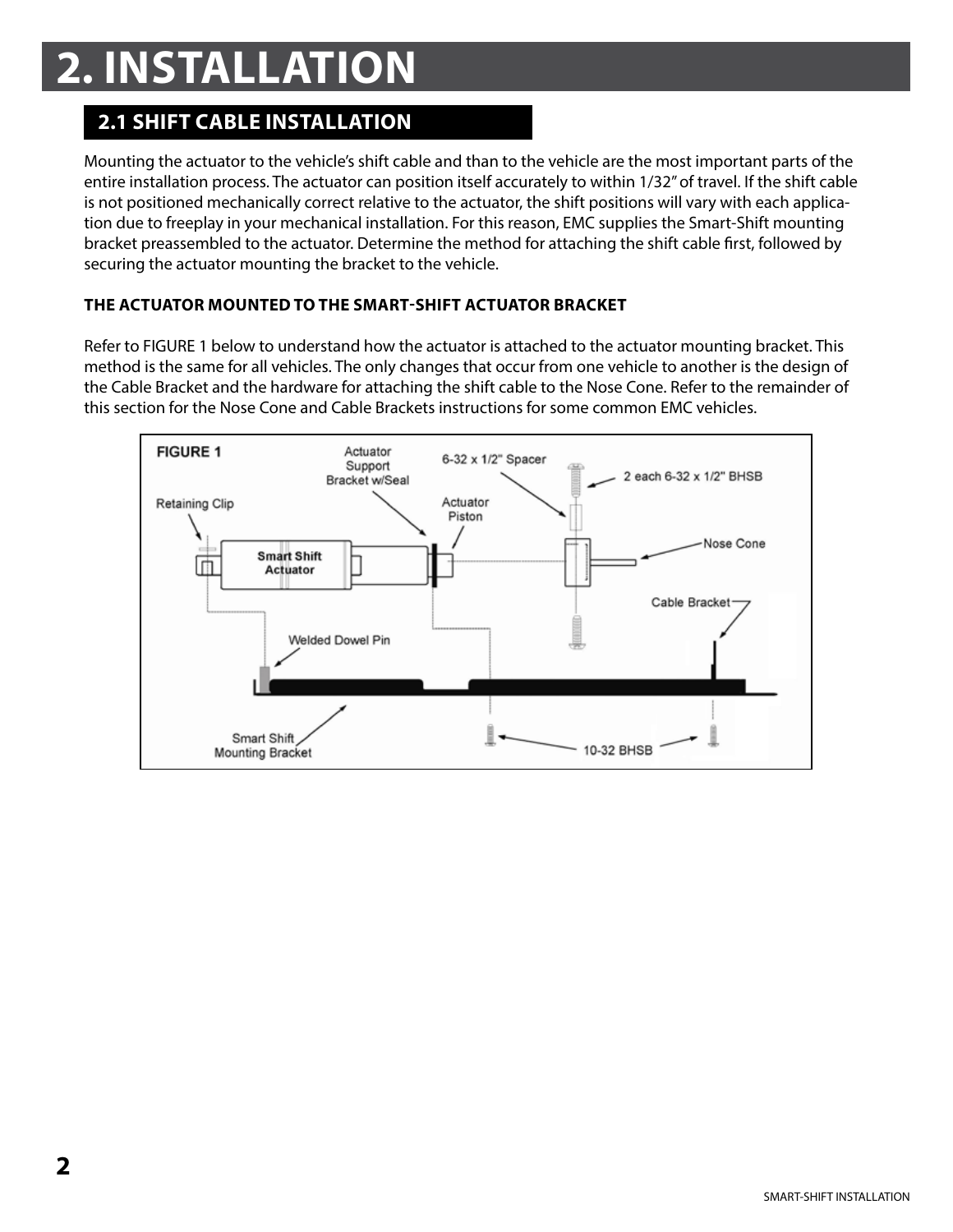#### **CHRYSLER TOWN & COUNTRY / DODGE GRAND CARAVAN (2008+)**



Attach the Cable Bracket (included in KIT-SS-ASSY-08C) to the end of the Smart Shift bracket in the location shown in the figures above. The flat side of the bracket should be facing away from the actuator. Secure this bracket using the (2) provided #10-32 x 3/8" button head screws and a small amount of Blue Loctite®.



Carefully tap the hole in the Nose Cone to #8-32. Verify the #8-32 x 3/8" shoulder screw (included in KIT-SS-ASSY-08C) will thread properly into the Nose Cone. Do not install the shoulder screw at this time.



Carefully insert the OEM shifter cable sleeve into the Cable Bracket until the plastic ear snaps into the hole in the Cable Bracket.



After calibration (see Section 3), verify the cable is in Park. Insert the shoulder screw through the OEM cable end and into the Nose Cone as shown, using a small amount of Blue Loctite®.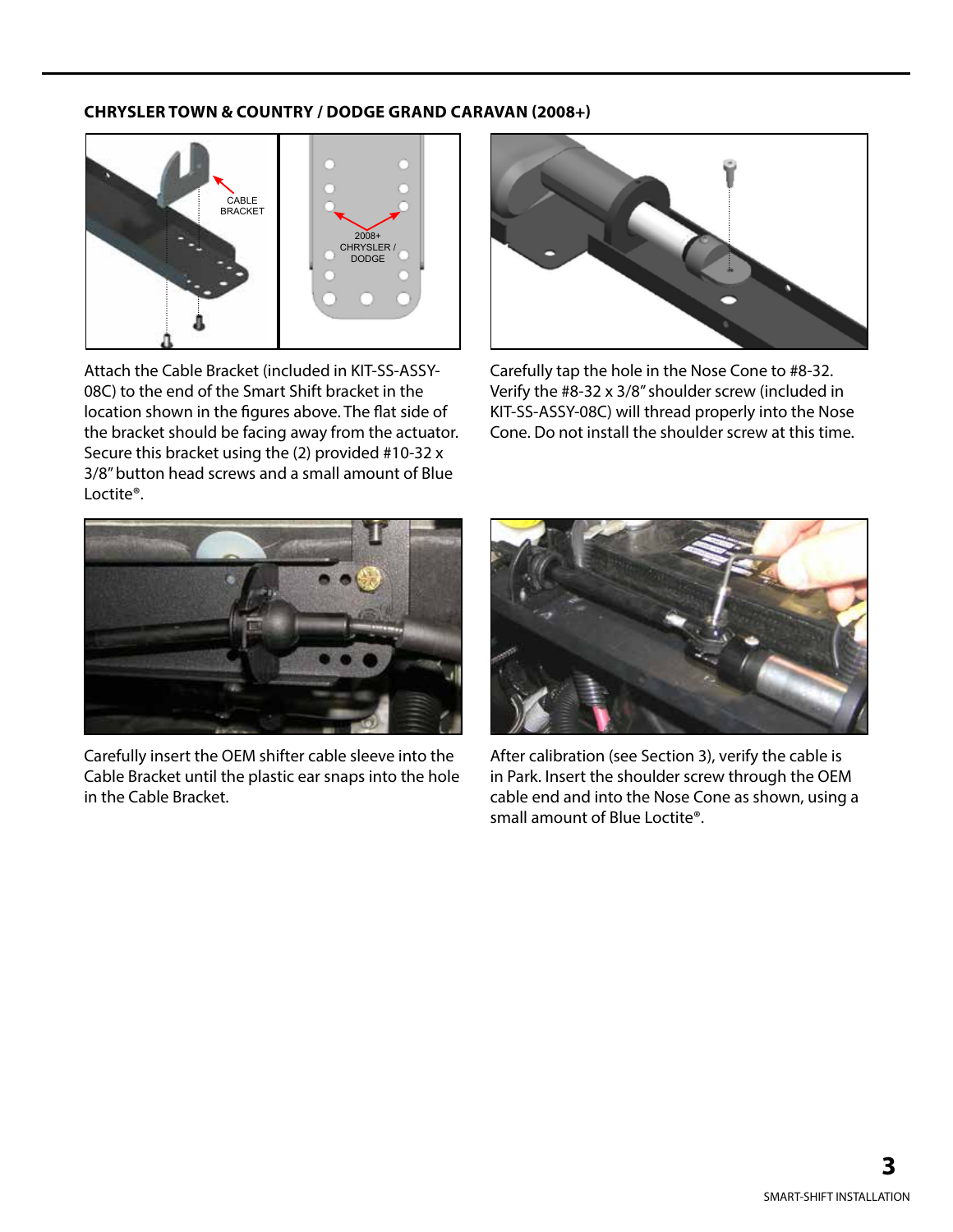#### **TOYOTA SIENNA (2004-2010)**



Attach the cable bracket (included in KIT-SS-ASSY-04T) to the end of the Smart Shift bracket in the location shown in the figures above. The flat side of the bracket should be facing away from the actuator. Secure this bracket using the (2) provided #10-32 x 3/8" button head screws and a small amount of Blue Loctite®.



Attach the Smart-Shift pin (included in KIT-SS-ASSY-04T) to the Nose Cone using the supplied #6-32 x 3/8" button head screw and Blue Loctite®. Hint: Use the 3/8" hole directly beneath the nose cone to gain access to the underside of the nose cone in order to insert and tighten the screw as shown.



Secure the shift cable to the Smart Shift by sliding the end of the OEM cable onto the Cable Bracket.



After calibration (see Section 3), verify that the cable is in Park. Snap the shift cable over the pin on the Nose Cone.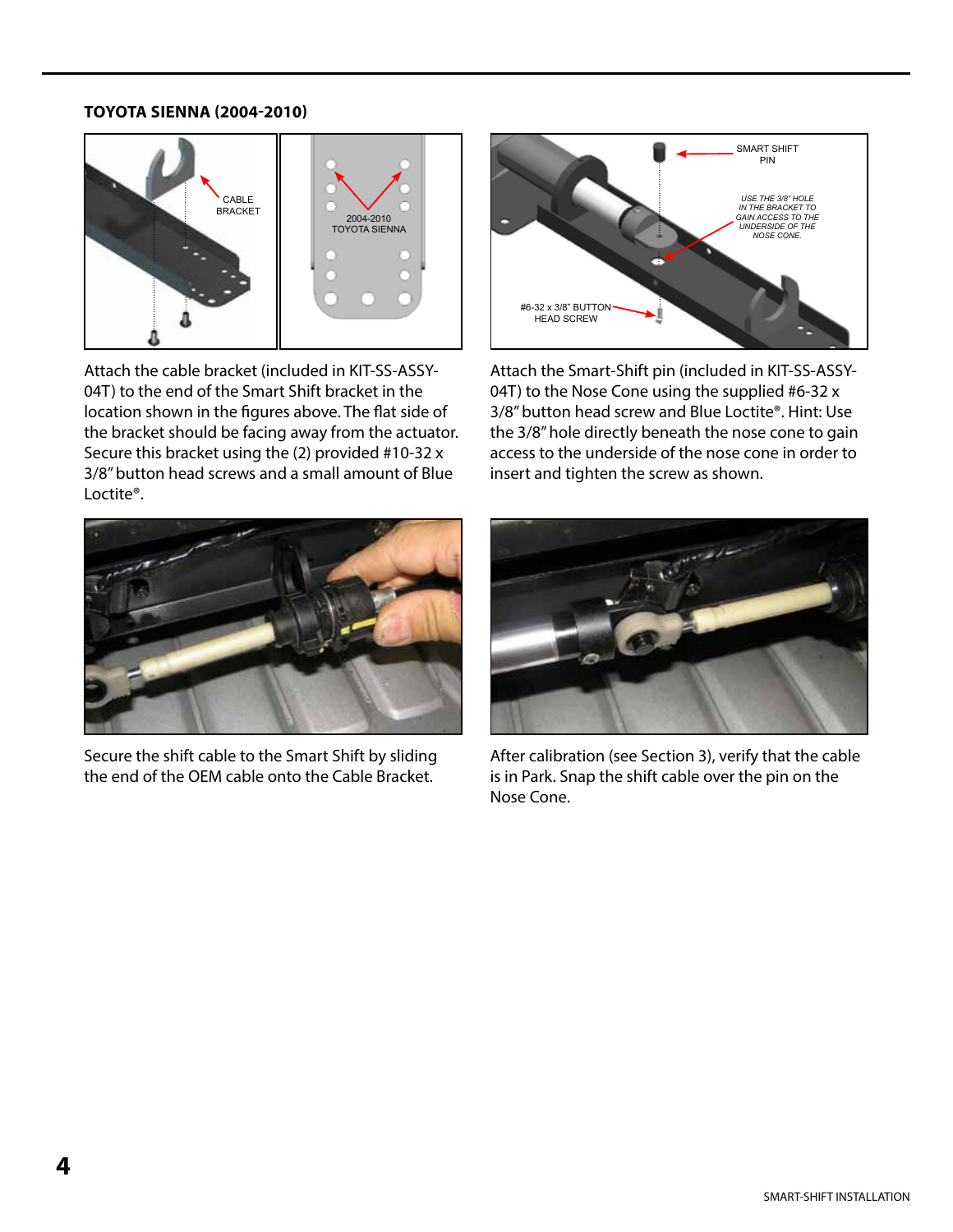#### **TOYOTA SIENNA (2011-2019)**



Attach the cable bracket (included in KIT-SS-ASSY-04T) to the end of the Smart Shift bracket in the location shown in the figures above. The flat side of the bracket should be facing away from the actuator. Secure this bracket using the (2) provided #10-32 x 3/8" button head screws and a small amount of Blue Loctite®.



Attach the Smart-Shift pin (included in KIT-SS-ASSY-04T) to the Nose Cone using the supplied #6-32 x 3/8" button head screw and Blue Loctite®. Hint: Use the 3/8" hole directly beneath the nose cone to gain access to the underside of the nose cone in order to insert and tighten the screw as shown.



Secure the shift cable to the Smart Shift by sliding the end of the OEM cable onto the Cable Bracket.



After calibration (see Section 3), verify that the vehicle is in Park. Snap the shift cable over the pin on the Nose Cone.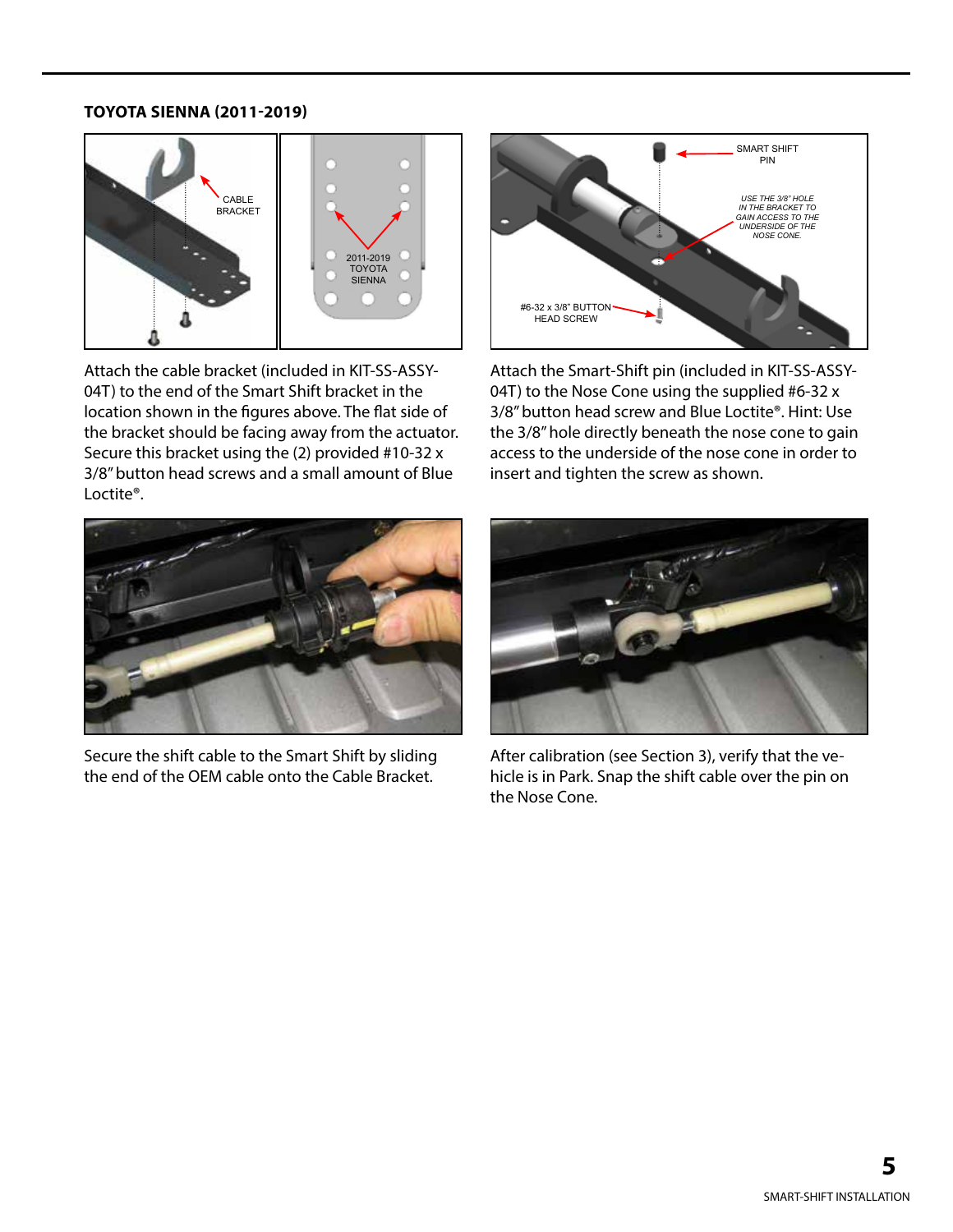#### **HONDA ODYSSEY (2008-2010)**



Attach the Cable Bracket (included in KIT-SS-ASSY-04T) to the end of the Smart Shift bracket in the location shown in the figures above. The flat side of the bracket should be facing away from the actuator. Secure this bracket using the (2) provided #10-32 x 3/8" button head screws and a small amount of Blue Loctite®.



Insert the Smart-Shift pin (included in KIT-SS-ASSY-04T) through the OEM shift cable connector. Using the provided #6-32 x 3/8" button head screw, attach the pin to the actuator Nose Cone as shown using a small amount of Blue Loctite®.



Secure the shift cable to the Smart Shift by sliding the end of the OEM cable onto the Cable Bracket and rotating.



After calibration (see Section 3), verify that the vehicle is in Park. The shift cable should fit into the OEM cable connector that is already mounted on the Smart Shift Nose Cone. Once in place, secure the cable to the connector by sliding the retaining clip over the OEM cable and sliding the lock over the retaining clip.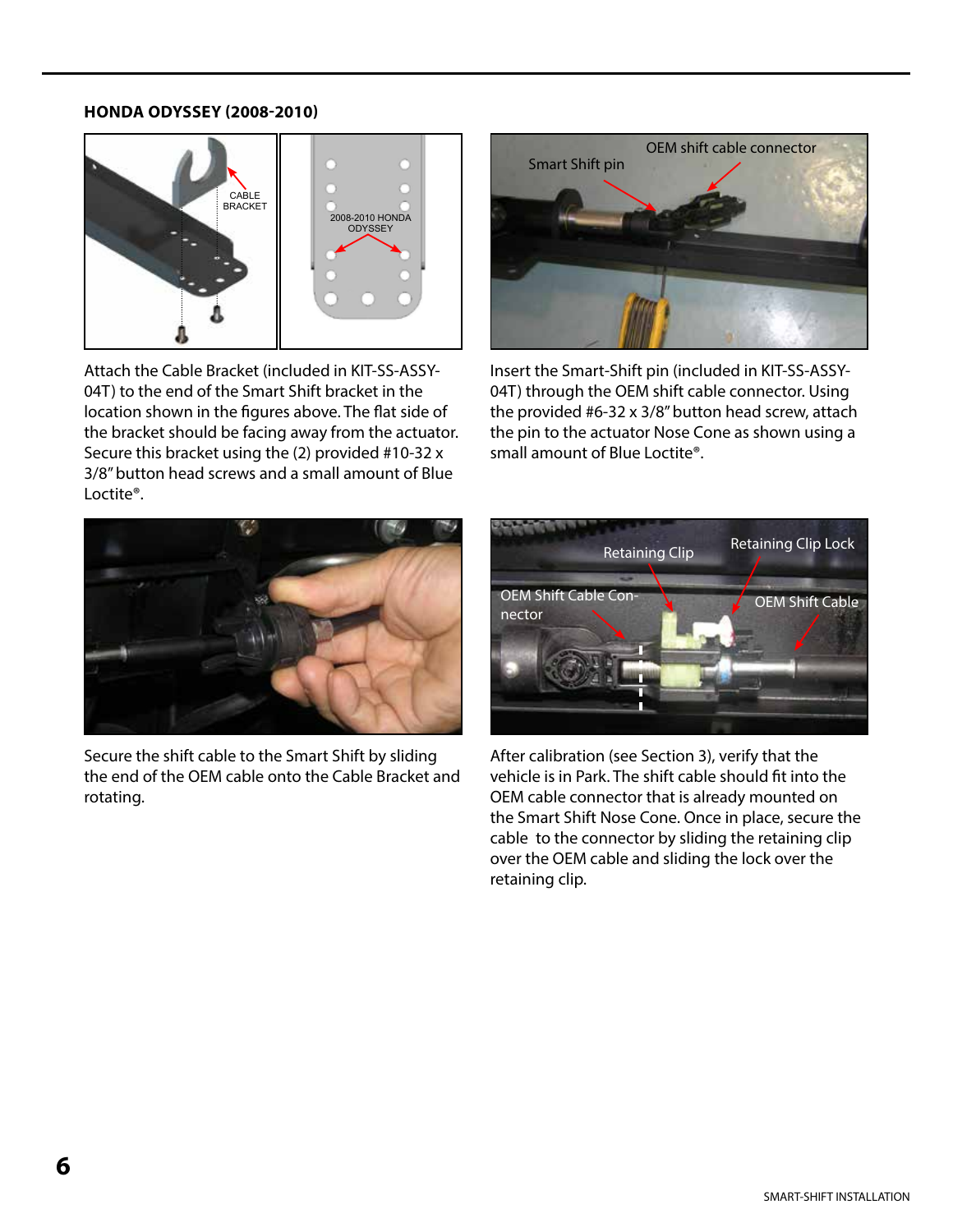#### **HONDA ODYSSEY (2011-2017)**



Attach the Cable Bracket (included in KIT-SS-ASSY-04T) to the end of the Smart Shift bracket in the location shown in the figures above. The flat side of the bracket should be facing away from the actuator. Secure this bracket using the (2) provided #10-32 x 3/8" button head screws and a small amount of Blue Loctite®.



Secure the shift cable to the Smart Shift by sliding the end of the OEM cable onto the Cable Bracket and rotating.



Drill out the nose cone hole to 5/16". Using a 5/16" x 3/4" long button head bolt and 5/16" lock nut, test fit the OEM shifter cable to the to the actuator Nose Cone as shown. Hint: Use the 3/8" hole directly beneath the Nose Cone to gain access to the underside of the Nose Cone in order to insert and tighten the screw as shown.



After calibration (see Section 3), verify that the vehicle is in Park. The shift cable should be secured to the Nose Cone using the 5/16" x 3/4" long button head bolt and 5/16" lock nut.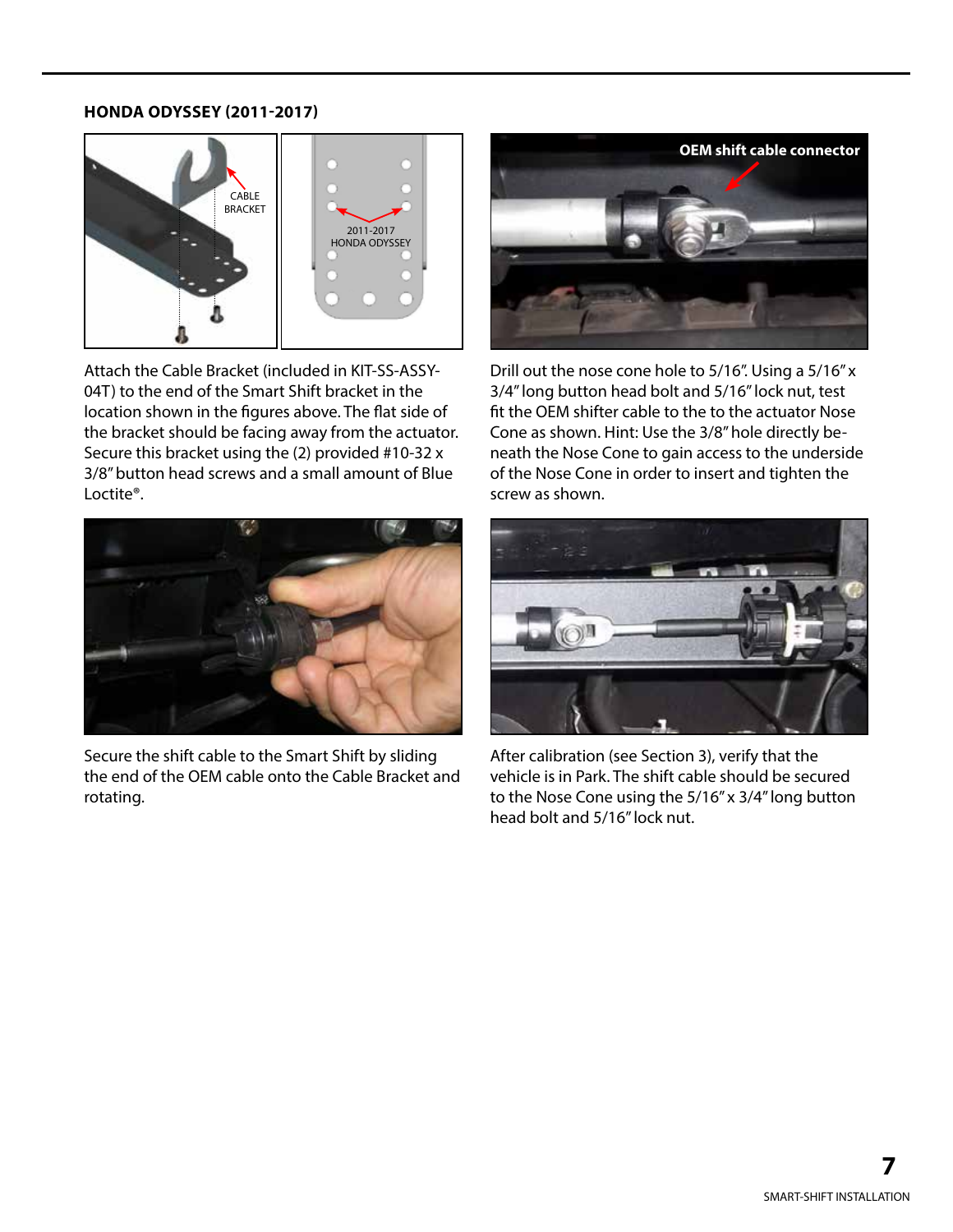#### **GM SILVERADO / SIERRA (2015-2018 & 2019 (2500 only) )**



Attach the Cable Bracket (included in KIT-SS-ASSY-05M) to the end of the Smart Shift bracket in the location shown in the figures above. Secure this bracket using the (2) provided #10-32 x 3/8" button head screws and a small amount of Blue Loctite®.



Attach the Smart-Shift pin (included in KIT-SS-ASSY-05M) to the nose cone using the supplied #6-32 x 3/8" button head screw and Blue Loctite®. Hint: Use the 3/8" hole directly beneath the Nose Cone to gain access to the underside of the Nose Cone in order to insert and tighten the screw as shown.



Slide the OEM shift cable through the Smart Shift cable bracket. It will snap in place. Secure the OEM shift cable to the Smart Shift Cable Bracket by sliding a zip tie around the clip, underneath the tabs, so they cannot be compressed or slid out of the Cable Bracket.



After calibration (see Section 3), verify that the vehicle is in Park. Press the shift cable over the pin on the Nose Cone.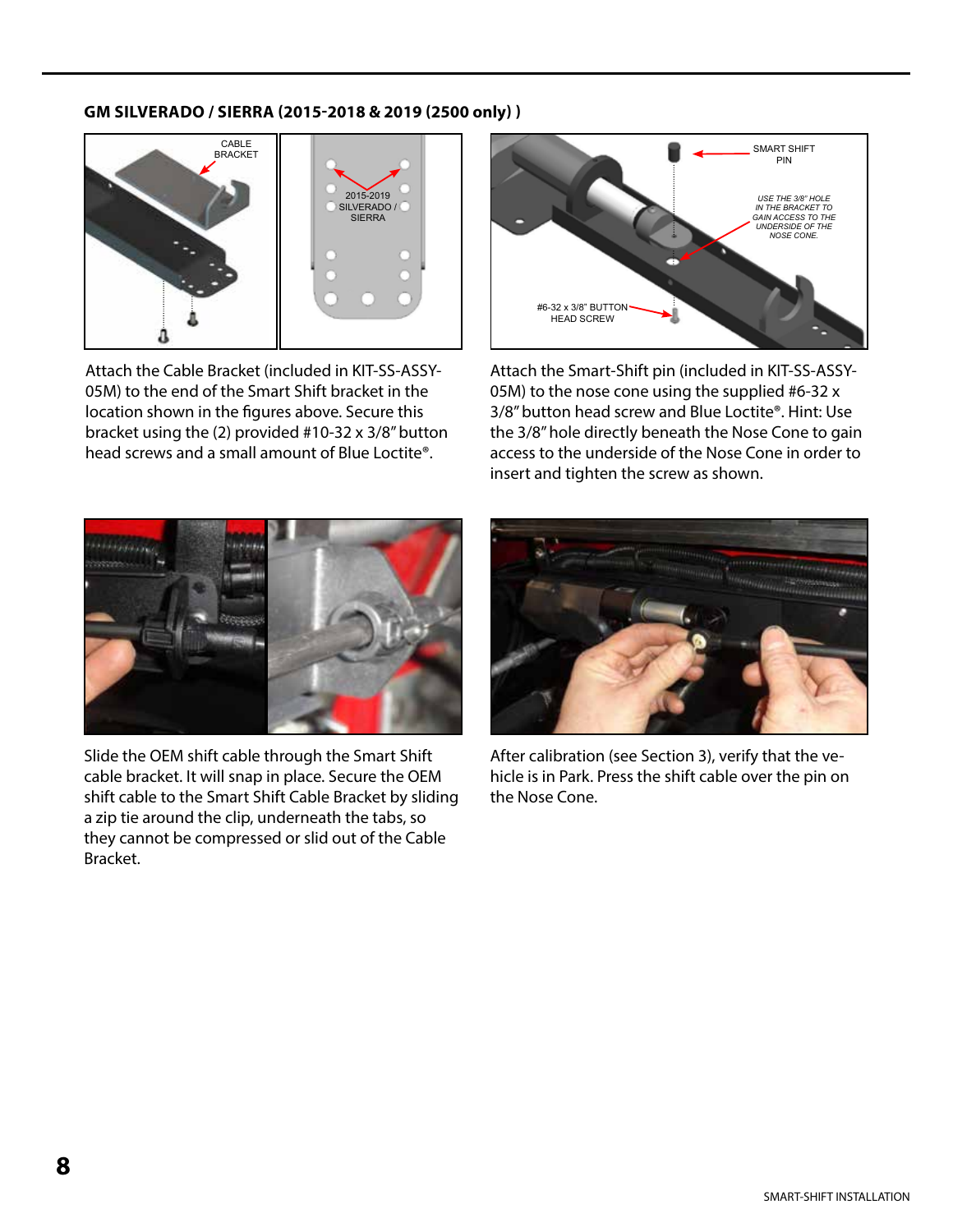#### **GM SILVERADO / SIERRA (2019 (1500 only)-2020)**



Attach the Cable Bracket (included in KIT-SS-ASSY-19S) to the end of the Smart Shift bracket in the location shown in the figures above. Notch the side of the Smart Shift bracket. Secure this bracket using the (2) provided #10-32 x 3/8" button head screws and a small amount of Blue Loctite®.



The OEM shift cable has an M6 screw preassembled to it. This means the Smart Shift Nose Cone must be drilled and tapped to M6 to accept it.



Slide the OEM shift cable over the Smart Shift cable bracket. Secure the OEM shift cable to the Smart Shift Cable Bracket with the preassembled OEM hardware and a small amount of Blue Loctite®.



After calibration (see Section 3), verify that the vehicle is in Park. Secure the shift cable to the Nose Cone using the OEM preassembled hardware and a small amount of Blue Loctite®.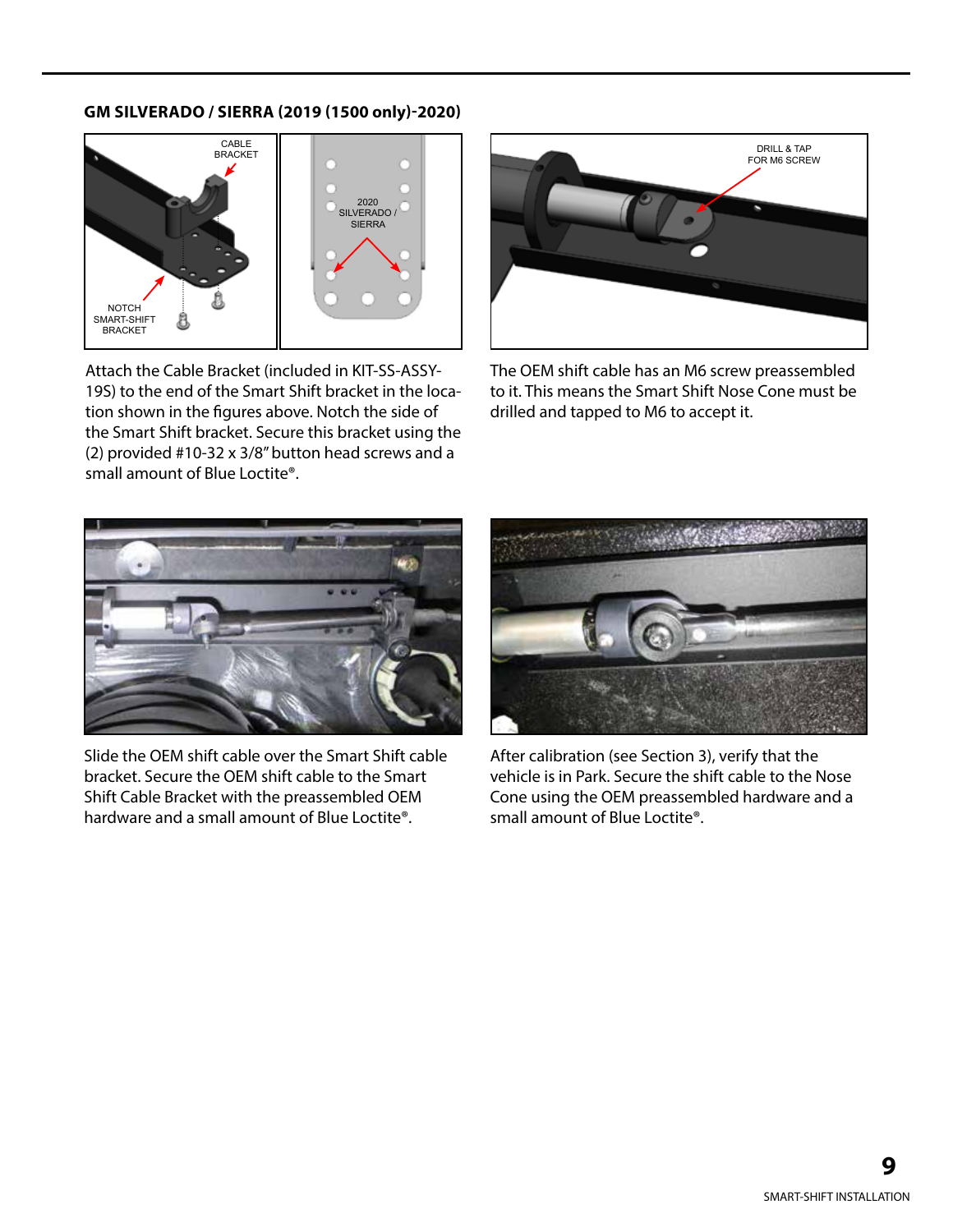### **2.2 MOUNTING THE SMART-SHIFT ACTUATOR BRACKET**

Each vehicle is different, depending on the vehicle type, amount of body lift and length of the shift cable.

Start by pulling the shift cable into the engine bay and seeing where it will reach without contacting anything hot or needing sharp bends.

More often than not, the best location to mount the actuator bracket is above the engine on the wiper tray or lower cowl panel. Both ends of the bracket must be attached to something rigid, not something connected to the motor where there is flex. Some vehicles have threaded studs for hoses or wire looms that the actuator bracket can be hung from. EMC includes small steel brackets that can be bent or drilled to hold either end of the actuator bracket. Rivnuts or thru-bolts are also options.

Below are pictures of installed actuator brackets showing possible attachment methods.

Once securely attached, loop the shift cable around and over parts as needed to avoid kinks and hot surfaces. P-clamp it periodically to hold it in place. Route the actuator harness back into the cabin through an open grommet or the through the hole used for the shift cable. Seal around the harness to prevent water and fumes from entering back into the cabin.

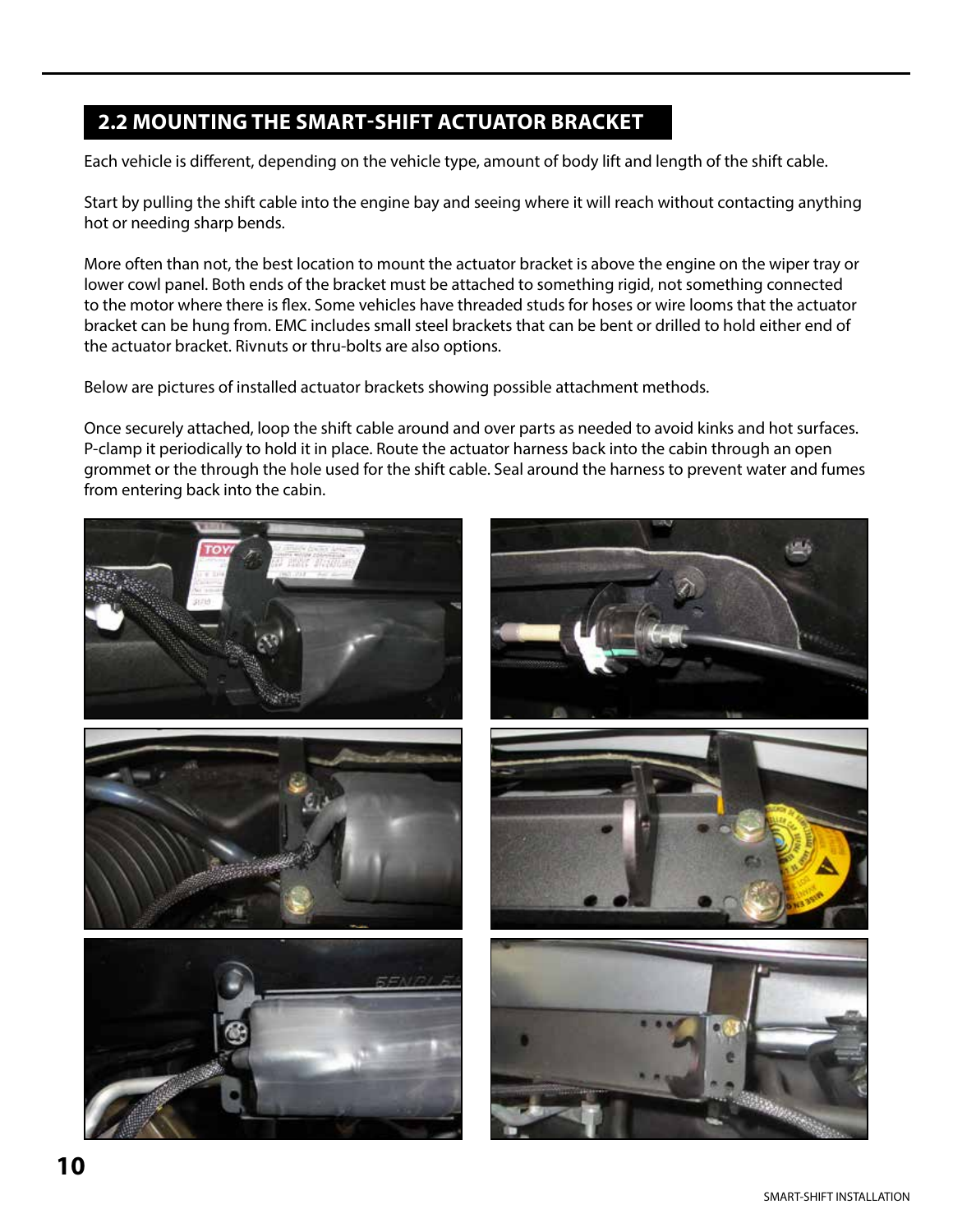#### **OTHER APPLICATIONS**

If your particular vehicle uses a cable operated shift mechanism, or a mechanical "rod style", one of the bracket kits can likely be modified to fit your application, or you can fabricate your own. The actuator has a total stroke of 2-1/4". You must weld or bolt a bracket to the shift arm on the transmission such that the arc of travel from Park to Low gear is approximately 2-1/4". This will be the connection point of the actuator. Other optional mounting techniques could involve purchasing a Ford or Chrysler shift cable and adapting it to your particular vehicle. You could also mount the actuator inside the vehicle with this sort of cable control. Feel free to contact EMC Service with your particular applications should you encounter installation problems.

### **2.3 MOUNTING THE CONTROLLER AND TOUCHPAD**

The remaining modules - Controller Module and Touchpad - will be located inside the cabin of the vehicle.

The Controller Module can be attached under the dash in a convenient location, provided it is within reach of the actuator harness and the electrical connections described in the next section. Avoid locating the module next to a heat source.

The Touchpad will be mounted according to the users range of motion, needs or preference. On back of the Touchpad you will find (2) 1/4-20 threaded studs to help facilitate attaching the Touchpad to something suitable.

### **2.4 ELECTRICAL CONNECTIONS**

#### **IMPORTANT NOTE: DO NOT CUT THE CONNECTOR END OFF OF THE ACTUATOR TO ROUTE YOUR CABLE AS IT IS A SPECIAL SHIELDED,TWISTED PAIR CABLE WITH THREE BLACK WIRES.**

There is only (1) harness that will interface with the vehicle. The other connections are the telco cord from the touchpad to the controller and the actuator connector to the controller. If you are routing the actuator cable through the floorboard of the vehicle, DO NOT cut the connector off of the harness. This connector contains shielded twisted pairs with three black wires. If this cable is cut and wired back incorrectly, damage to the actuator will result which is not covered under warranty. Make sure you drill a large enough hole to accommodate the connector.

Locate the power cable which plugs into the Smart-Shift Harness port and connect the four wires as depicted and explained in FIGURE 2.

- RED Connect to 12V dc source, through a 15 AMP circuit breaker that is hot only with the ignition of the vehicle On.
- BLACK Connect to Chassis Ground.
- WHITE Connect to the brake light switch wire that has 12V dc only when the brake lights are "On". The Smart-Shift will not work if this wire is not connected to a brake light feed.
- GREEN Connect to a wire that supplies the dash lamp with 12V dc when the dash lights are "On". This wire provides backlight illumination to the touchpad.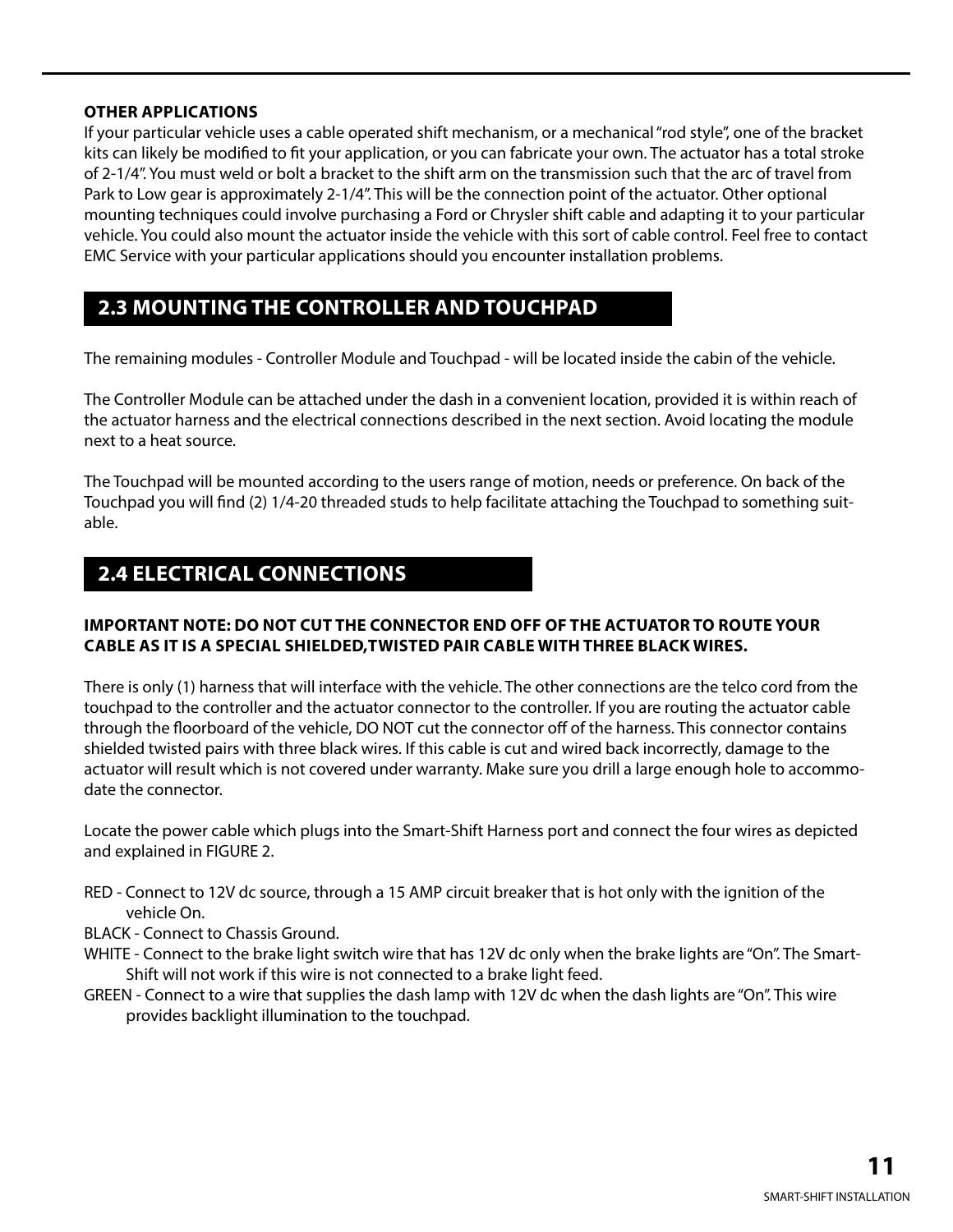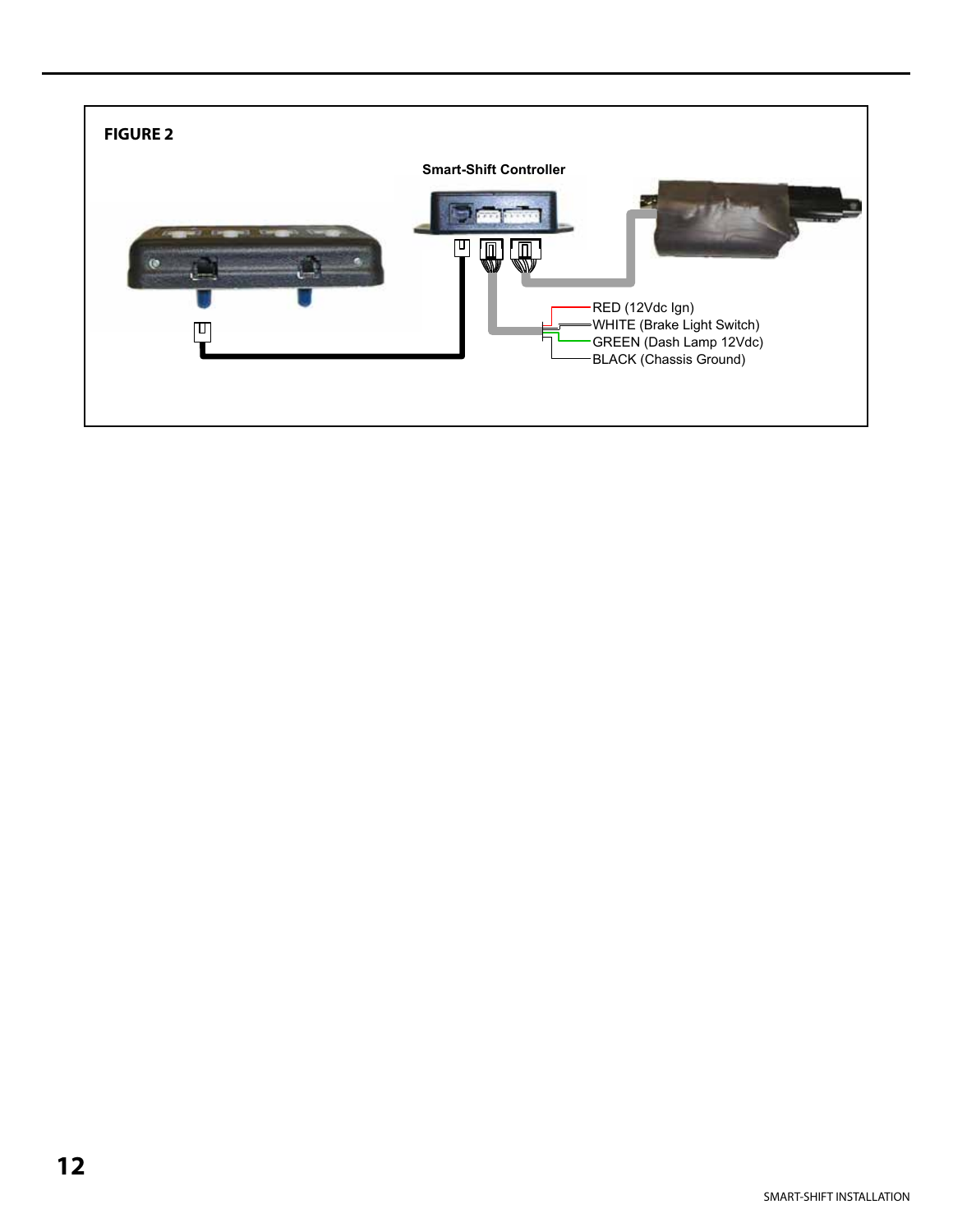## **M1-1 3. CALIBRATION**

To calibrate the Smart Shift for your vehicle you will use the four gear selector keys and the two actuator control buttons. The actuator control buttons are located on the front side of the controller on the left and right edges as shown below. These two buttons are used to move the actuator in either direction when they are depressed, as

long as the ignition is "ON" and the brakes are applied. Once one of the actuator control buttons is depressed, the actuator will move in one direction and all four of the indicator lights on the touchpad will illuminate to signify that you are in calibration mode. Use both buttons to move the actuator to the desired position. Once the actuator is positioned correctly, depress the corresponding button on the touchpad.



Actuator Control Buttons

**IMPORTANT NOTE:** If your vehicle is unable to reach all <u>four</u> of the Drive positions, program the un-used Drives for the same setting as Drive. This way if the "D" key is pressed in error the actuator will still travel to the Drive position.

#### **CALIBRATION PROCEDURE**

- Step 1: As discussed in the Actuator Installation section, in most installations the actuator will not meet the OEM shift cable when the actuator is installed. For those cases you must first adjust the actuator to meet the OEM shift cable. Confirm that the Electronic Connections section has been completed, and the vehicle's transmission is in Park. Turn on the ignition, start the vehicle, and apply and hold the brakes. (Remember the Smart-Shift must receive a brake light input in order for the actuator to move.) Using the actuator control buttons, position the actuator so that the OEM shift cable can attach to the actuator. Now, with the brake pedal depressed, have someone attach the cable to the actuator according to the Installation section for your vehicle type.
- Step 2: With the engine still running and the brake depressed, use the Actuator Control Buttons to confirm that the actuator can travel to the four main gears of the transmission (Park, Reverse, Neutral, & Drive). If not, some adjustments to the placement of the OEM cable in relation to the bracket, or the OEM cable to the transmission will need to be made. If you are unable get the actuator to travel to these four positions, contact EMC Service for assistance.
- Step 3: After you have attached the cable and confirmed that the cable can travel to the required gear positions, your ready to program the positions into memory. Remember, while in calibration mode all four LED's will illuminate. Using the Actuator Control Buttons, place the vehicle in Park and press the "P" key to set the position. The Park LED should now be the only LED illuminated. Park has now be set. Each time the "P" key is depressed, the actuator will track to Park.
- Step 4: Using the Actuator Control Buttons, place the vehicle in Reverse and press the "R" key. Again the LED above the Reverse icon will illuminate. Repeat this same step for Neutral and Drive.
- Step 5: For Drive2 follow the same procedure to set the position, except you will need to press and hold the "D" key to set Drive2. Once Drive2 is set the "D" LED indicator will flash continuously. Press the "D" key or any other key to change out of Drive2 and to move to the selected position.
- Step 6: Once all gear positions have been adjusted, you will need to check the operation from both directions, that is, from Park to Drive (or Drive1) and Drive to Park. The reason for this is that each shift position has an area or "window" in which it will operate or "drop into" a gear. When you set the positions from Park to Drive you positioned it on the high side of this area or "window". You must check to make sure that your high side adjustments are low enough to be activated from the low direction. If you are unable to "drop into" a gear from the low side direction, use the actuator control buttons to reset the gears position slightly further to the low side.